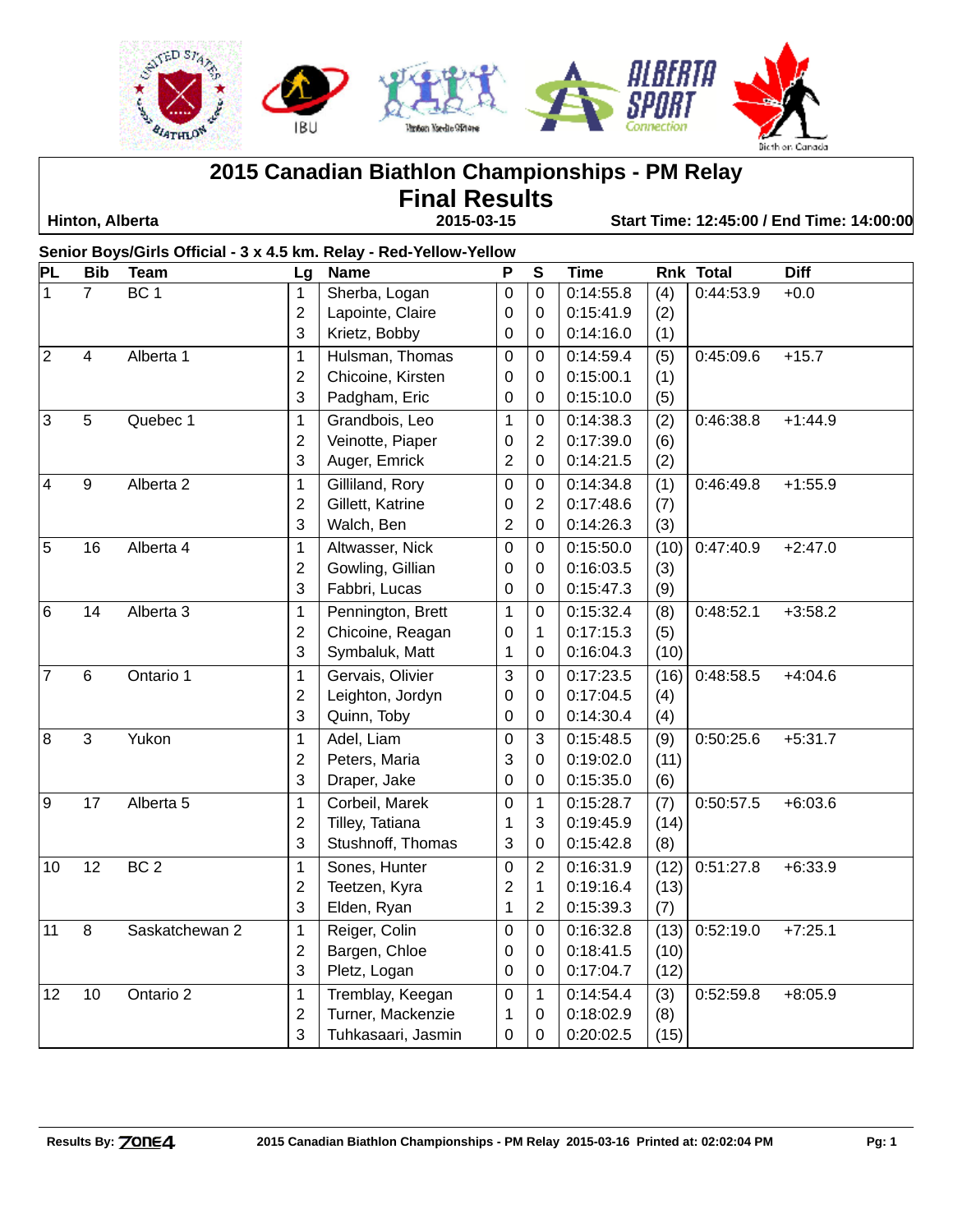|                 | Senior Dovs/Girls Official Continued  - 3 x 4.5 Kin. Relay - Red-Tellow-Tellow |                      |                |                     |                |                |           |      |                  |             |  |
|-----------------|--------------------------------------------------------------------------------|----------------------|----------------|---------------------|----------------|----------------|-----------|------|------------------|-------------|--|
| PL              | <b>Bib</b>                                                                     | <b>Team</b>          |                | Lg Name             | P              | S.             | Time      |      | <b>Rnk Total</b> | <b>Diff</b> |  |
| 13              | 18                                                                             | Alberta 6            | 1              | Goldhawk, Kieran    | 1              | 0              | 0:16:43.0 | (15) | 0:53:36.0        | $+8:42.1$   |  |
|                 |                                                                                |                      | 2              | Sellers, Anna       | 0              | 3              | 0:18:05.4 | (9)  |                  |             |  |
|                 |                                                                                |                      | 3              | Mann, Taij          | 3              | 0              | 0:16:47.5 | (11) |                  |             |  |
| 14              | 15                                                                             | BC <sub>3</sub>      | 1              | Hartley, Mark       | 0              |                | 0:16:07.5 | (11) | 0:54:20.0        | $+9:26.1$   |  |
|                 |                                                                                |                      | $\overline{c}$ | Kurta, Anni         | 1              | 0              | 0:19:07.7 | (12) |                  |             |  |
|                 |                                                                                |                      | 3              | Banser, Tekarra     | 0              | 0              | 0:19:04.8 | (14) |                  |             |  |
| 15 <sub>1</sub> | 11                                                                             | Quebec 2             | 1              | Mercier, Emmanuel   | 1              | $\Omega$       | 0:15:02.0 | (6)  | 0:55:28.4        | $+10:34.5$  |  |
|                 |                                                                                |                      | 2              | Gagne, Vanessa      | 0              | 2              | 0:19:47.2 | (15) |                  |             |  |
|                 |                                                                                |                      | 3              | Perusse, Frederique | 2              | 0              | 0:20:39.1 | (17) |                  |             |  |
| 16              | $\mathbf{1}$                                                                   | Saskatchewan 1       | 1              | Gynp, Kyrilo        | 1              |                | 0:16:34.9 | (14) | 0:55:57.7        | $+11:03.8$  |  |
|                 |                                                                                |                      | 2              | Stadnyk, Hanne      |                | 3              | 0:20:56.2 | (16) |                  |             |  |
|                 |                                                                                |                      | 3              | Green, Michio       | 3              | $\overline{2}$ | 0:18:26.5 | (13) |                  |             |  |
| 17              | 13                                                                             | Saskatchewan 3       | 1              | Down, Brett         | 4              | $\Omega$       | 0:18:51.0 | (17) | 1:01:22.5        | $+16:28.6$  |  |
|                 |                                                                                |                      | 2              | Weir, Makenna       | 0              | 3              | 0:22:18.5 | (17) |                  |             |  |
|                 |                                                                                |                      | 3              | Kuntz, Nathan       | 3              | $\overline{2}$ | 0:20:12.9 | (16) |                  |             |  |
| 18              | 2                                                                              | <b>New Brunswick</b> | 1              | Niles, Alex         | $\overline{2}$ | $\Omega$       | 0:20:00.5 | (18) | 1:04:23.5        | $+19:29.6$  |  |
|                 |                                                                                |                      | 2              | Jalbert, Jessica    | 0              | 0              | 0:23:04.6 | (18) |                  |             |  |
|                 |                                                                                |                      | 3              | Martin, Lauren      | 0              | 0              | 0:21:18.3 | (18) |                  |             |  |

## **Senior Boys/Girls Official Continued ... - 3 x 4.5 km. Relay - Red-Yellow-Yellow**

**Jury Decisions**

**Bib:** 18 **Time:** 0:02:00.0 **Notes:** BiCan Annex A-3 - 2.1.4: Bolt (yellow) closed on rifle rack.

## **Senior Boys/Girls Unofficial - 3 x 4.5 km. Relay - Red-Yellow-Yellow**

| <b>PL</b> | Bib | Team                      | La | Name              | Р | <b>S</b> | Time      |     | <b>Rnk Total</b> | <b>Diff</b> |
|-----------|-----|---------------------------|----|-------------------|---|----------|-----------|-----|------------------|-------------|
|           | 19  | <b>Three Mooseketeers</b> |    | Sennett, Daniel   | 3 |          | 0:17:16.7 | (2) | 0:51:27.1        | $+0.0$      |
|           |     |                           | 2  | Reid, Francis     | 0 |          | 0:17:57.8 | (2) |                  |             |
|           |     |                           | 3  | Wilson, Bruce     |   |          | 0:16:12.5 | (1) |                  |             |
| 2         | 20  | Alberta 16                |    | Faid, Remington   | 0 |          | 0:16:30.1 | (1) | 0:52:04.3        | $+37.2$     |
|           |     |                           | 2  | Borglum, Haldan   | 0 |          | 0:16:33.0 | (1) |                  |             |
|           |     |                           | 3  | Pullishy, Michael |   |          | 0:17:01.1 | (2) |                  |             |

**Jury Decisions**

**Bib:** 20 **Time:** 0:02:00.0 **Notes:** BiCan Annex A-3 - 2.1.4: Bolt (Red) closed on rifle rack

## **Master Men-Women Official - 3 x 4.5 km. Relay - Red-Yellow-Yellow**

| PL | <b>Bib</b> | Team      | Lg | <b>Name</b>         | P | S | Time      |     | <b>Rnk Total</b> | <b>Diff</b> |
|----|------------|-----------|----|---------------------|---|---|-----------|-----|------------------|-------------|
|    | 21         | Alberta 1 |    | Proudfoot, James    | 0 | 0 | 0:16:52.2 | (1) | 0:57:27.9        | $+0.0$      |
|    |            |           | 2  | Keenliside, Julia   | 0 | 4 | 0:22:15.1 | (1) |                  |             |
|    |            |           | 3  | Cislo, Ray          | 4 | 0 | 0:18:20.4 | (1) |                  |             |
| 12 | 22         | Alberta 2 | 1  | Poirier, Greg       | 3 | 2 | 0:21:10.6 | (2) | 1:05:14.4        | $+7:46.5$   |
|    |            |           | 2  | Hall, Deb           | 2 | 2 | 0:24:14.0 | (2) |                  |             |
|    |            |           | 3  | Tew, Ryan           | 2 |   | 0:19:49.8 | (2) |                  |             |
| l3 | 23         | Alberta 3 | 1  | Borglum, Brian      | 3 | 2 | 0:21:47.5 | (3) | 1:08:51.2        | $+11:23.3$  |
|    |            |           | 2  | MacCulloch, Lynette | 2 |   | 0:25:16.5 | (3) |                  |             |
|    |            |           | 3  | Williams, Robyn     |   |   | 0:21:47.0 | (3) |                  |             |